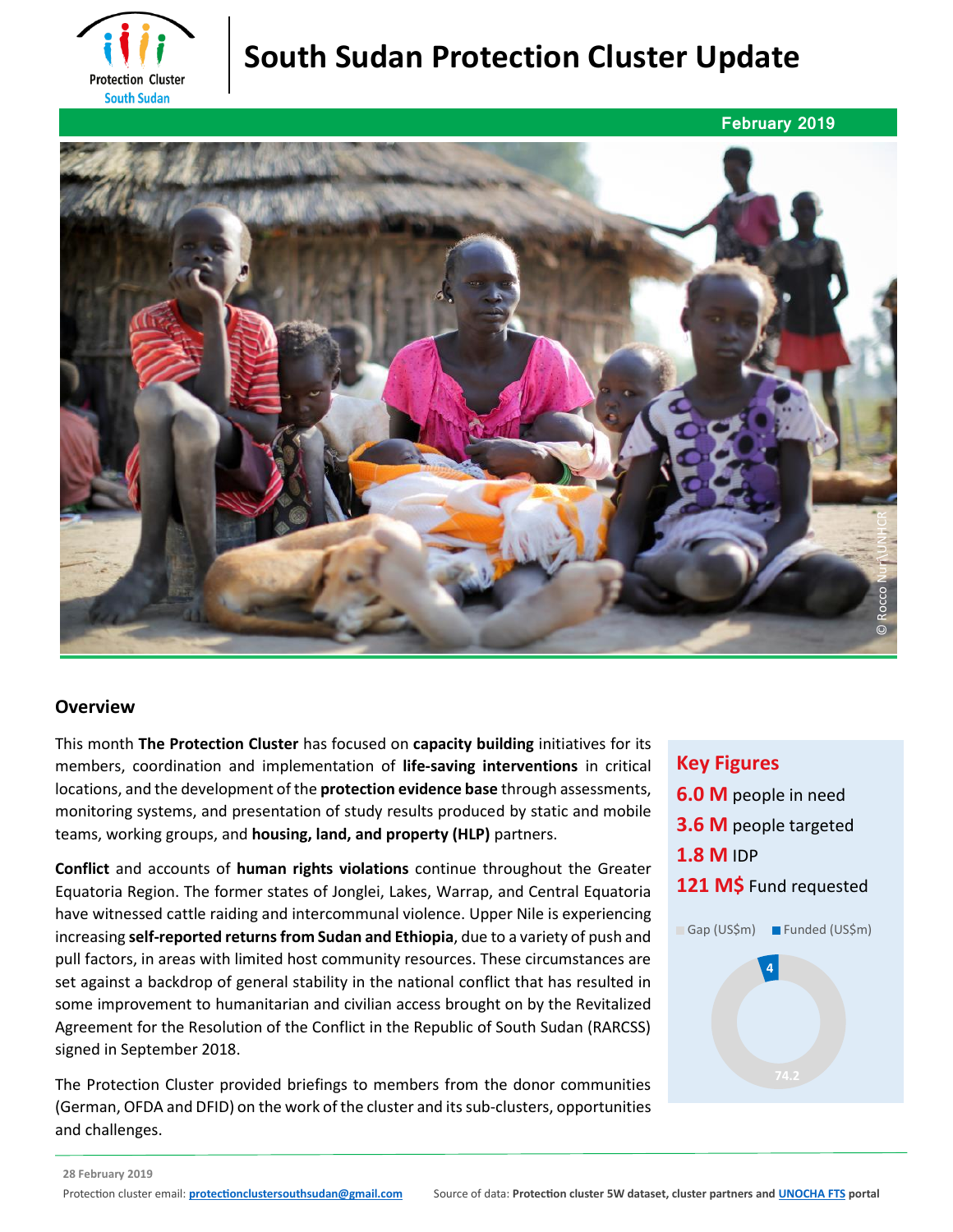#### **Protection Mobile Teams**

In February, the Protection Mobile Teams—including IPMT teams supported by SSHF funding, EP&R teams supported by ECHO, RRM teams funded by UNICEF, and organization-specific teams sponsored by other donors, such as UNHCR—have assessed and responded to critical protection gaps and needs across the country. These missions are coordinated within the Protection Cluster's Mobile Protection Coordination Forum. Assessment and/or response missions were completed in February in the counties of Kajo-Keji and Terekeka in Central Equatoria, Magwi in Eastern Equatoria, Nasir in Upper Nile, and Yirol West in Lakes, by teams from DRC, NP, and NRC. Meanwhile, DRC, Intersos, and OXFAM have ongoing mobile missions in Yirol West in Lakes, Pibor in Jonglei, Mundri East and Mundri West in Western Equatoria, and Yei and Lobonok in Central Equatoria. The mobile teams have assessed and responded mainly to continued conflict in the Greater Equatoria region, cattle raids and intercommunal violence in Lakes and Jonglei, and increasing returns in Upper Nile. Key protection concerns in these areas range from forced displacement, GBV against women and girls, forced recruitment of children and adults, indiscriminate killings of civilians, unaccompanied and separated children, looting and occupation of communal facilities, lack of durable solutions, and destruction of housing, land, and property assets, among other issues.

### **Gender-Based Violence Sub-Cluster**

This month, **The Gender-Based Violence Sub-Cluster (GBV SC)** organized a **five-day GBV Case Management training** for GBV officers and social workers across the country, from February 25<sup>th</sup> to March 1<sup>st</sup>. Participants were prioritized from current GBV service providers in referral pathways, as well as Ministry of Gender social workers. The training followed the **IASC global Guidelines for GBV Case Management**. This delivers on the **GBV SC's national strategic objective 1**: *Prioritize field-based delivery of quality survivor-centered, age-appropriate, GBV prevention, risk mitigation, and response that meet global minimum standards*. Two participants from each field location of Bentiu, Ganyiel, Wau, Rumbek, Yambio, Torit, Kapoeta, Warrap, Aweil, Malakal, and Jubek State attended. A total of **38 participants**, 32 women and 6 men, successfully completed the training and received certificates of attendance. The topics covered were **Survivor-Centered Approach and GBV Guiding Principles**, the seven steps of case management, referrals, communication skills, intimate-partner violence, **prevention of sexual exploitation and abuse (PSEA)**, supervision skills, and self-care. Participants were also briefed on **GBV Information Management System (GBVIMS)**, case identification, case classification, and coding.

Furthermore, in February, the **GBV SC** supported two of its partners to join the inter-agency assessment teams in Lobonok and Pibor. **Active Youth Association (AYA)** represented the Sub-Cluster **in Lobonok**, while **Voice for Peace (VFP)** represented **in Pibor**. At request of GBV Sub-Cluster, AYA has agreed to provide **emergency GBV response** in Lobonok/Karpeta. With support of GBV SC, AYA now applied for **RRF funding** in order to provide response in Lobonok. Finally, this month, the **GBV SC** engaged various donors from Britain, Germany, Japan, and the USA, by providing **briefings to DFID, JICA, and OFDA**.

**28 February 2019**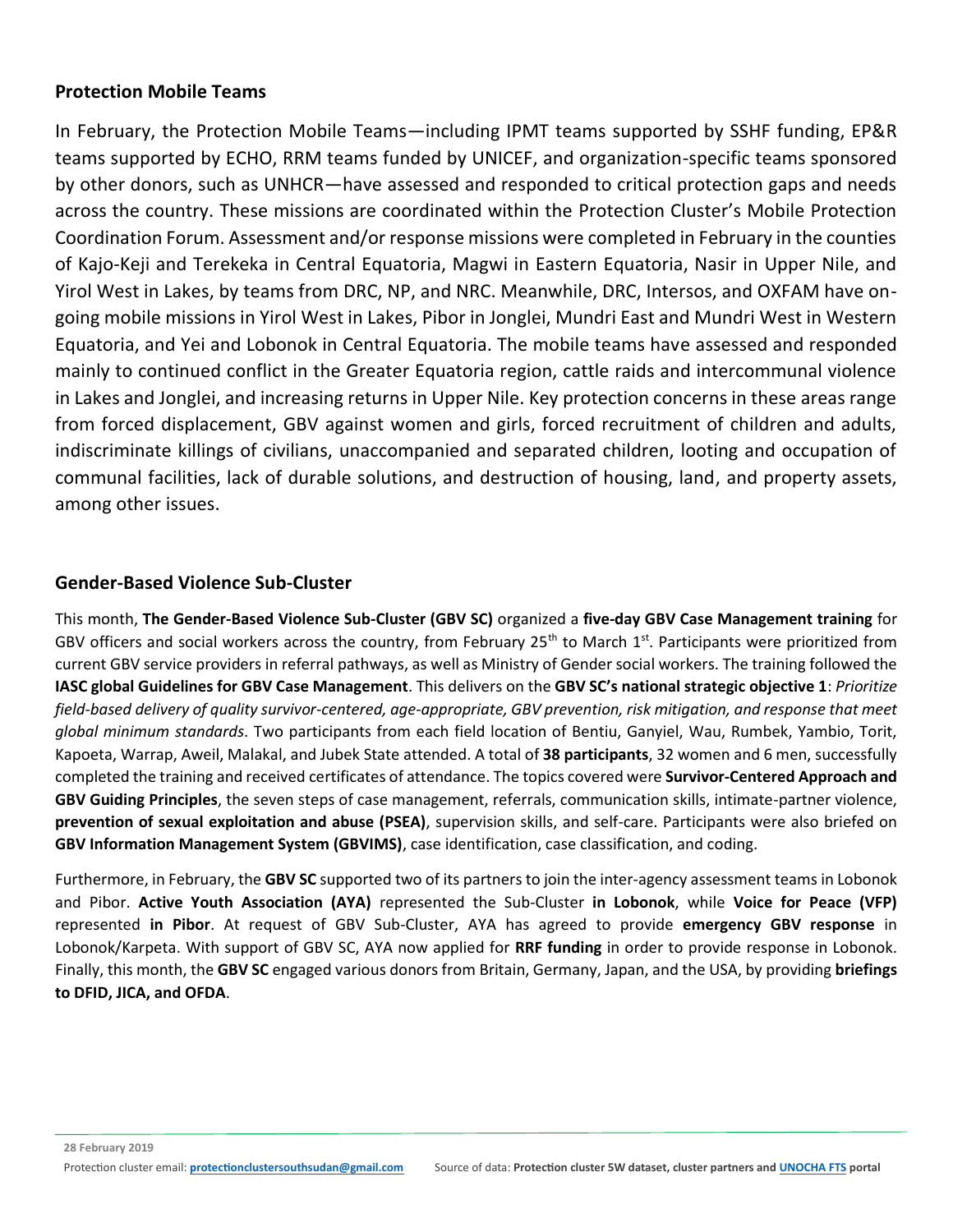

Photo: Participants of the 5-day Case Management for GBV Response Workshop

### **Child Protection Sub-Cluster**

The **Child Protection Sub-Cluster's (CP SC) Situation and Response Monitoring (SRM)** is an initiative to gather information on the condition of children in South Sudan who are affected by conflict, as well as the quality of response provided by CP actors. On February 19th, a **Child Protection Situation and Response Monitoring Reflection Workshop** was held in Juba. A total of **eight senior child protection staff participated**, reflecting the success and challenges in conducting SRM in South Sudan, as well as reviewing the content of the previous months' reports. The workshop **provided critical technical inputs** for field-level data collection, review of the partner reports, and data quality.

The **CP SC** continues to provide technical support to its **sub-working groups (WGs) and task forces (TFs)**, including the **Unaccompanied and Separated Children (UASC) WG**, **Psycho-social Support (PSS) WG**, **Case Management (CM) TF** and **Children Associated with Armed Forces and Armed Groups (CAAFAG) TF**. During the month of February, all the working groups and task forces conducted their monthly meetings, reflecting on critical issues affecting children in South Sudan and identifying operational solutions.

The **PSS WG**, with the help of **UNCIEF**, have finalized a context-based and user-friendly **PSS manual for South Sudan**. The manual will play a critical role in the provision of structured PSS interventions during emergencies and has been tailored to the context of South Sudan. There are on-going plans to roll-out trainings on the new PSS package for the child protection and education partners in South Sudan. The manual will also be **translated into local languages in the coming months**.

As part of the strengthening of the capacity of the child protection partners working on **family tracing and reunification (FTR)**, **the UASC WG** started to undertake a **capacity mapping exercise** with CP partners who are members of the working group. Once the mapping exercise is completed, trainings and field-based support from the UASC WG will be initiated, including those on **Identification, Documentation, Tracing, and Reunification (IDTR)**, **Child Protection Information Management System (CPIMS)**, and standard operating procedures (SOPs).

**28 February 2019**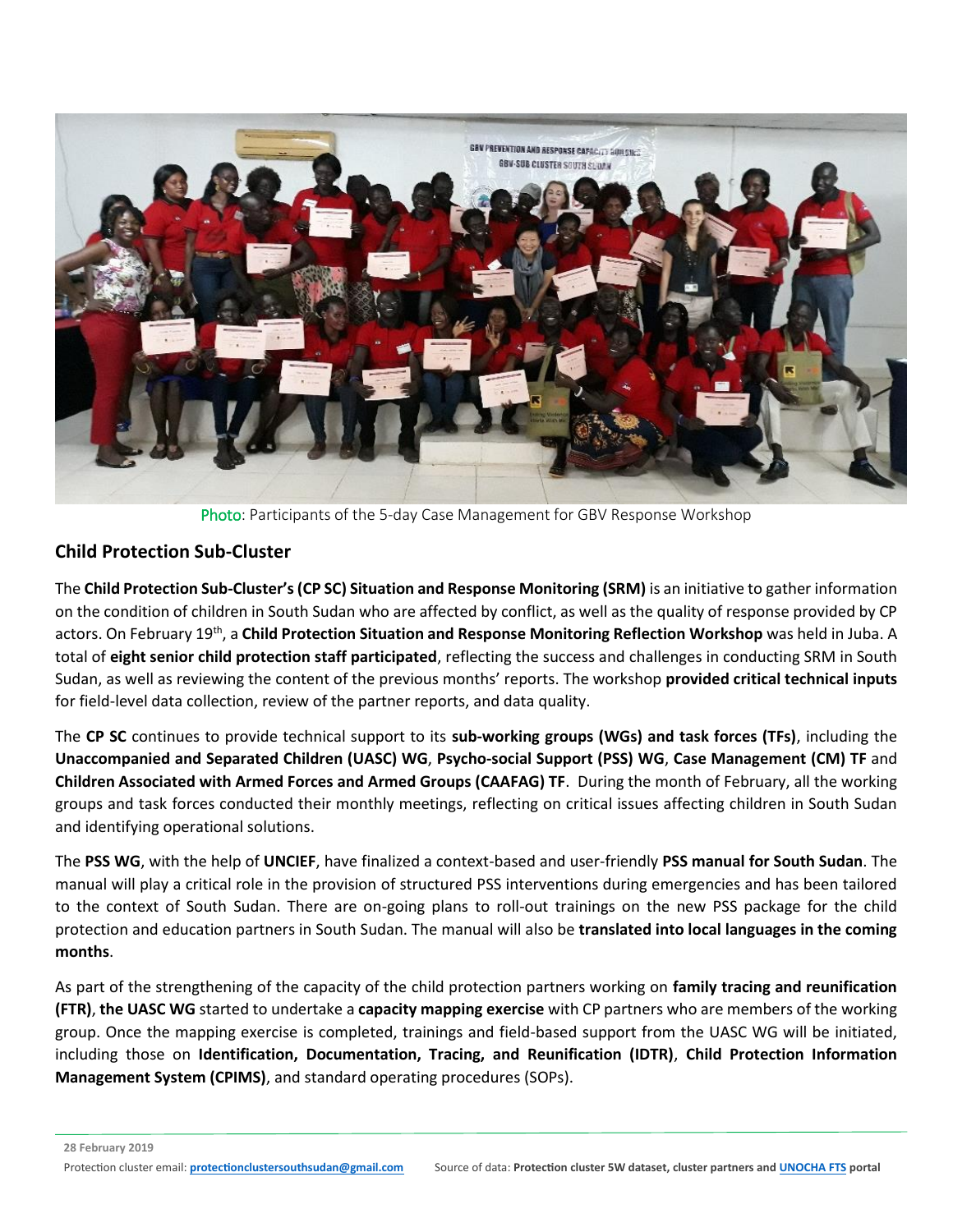### **Mine Action Sub-Cluster**

During February 2019, **two accidents were reported due to explosive hazards**. The first on the 12th of February was due to an **anti-tank mine in Kwarijik Goroyo in Central Equatoria**; **no injuries or deaths** occurred. The second was on the 13th of February, in **Lele, Jonglei**, in which a **five-year old boy** found a **bullet** and threw it into a fire where it **exploded and injured him**.

Plans have commenced for **International Day for Mine Awareness and Assistance in Mine Action** which is held annually **on April 4th**. In South Sudan, **the Juba-based event will occur in Mangateen** with the **theme of "Safe Ground, Safe Home for All,"** and will include football matches, songs, and dramas performed by local school children. Other events will be conducted around the country to celebrate as well.

### **Housing, Land, and Property Technical Working Group**

The **Housing, Land, and Property Technical Working Group (HLP TWG)** came together for its third meeting on 20th of February 2019, chaired by Hon Paul Bonju from the Government Land Committee. The HLP technical working group is cochaired by the Protection Cluster and the Shelter/NFI Cluster. Hon Paul Bonju gave background on the **formulation of South Sudan land policy by the Transitional National Legislative Assembly (TNLA)**, which started in 2006 when South Sudan needed a land policy to lay foundation for transparent land governance, disputes related to land ownership claims, and women's rights in land acquisition. He also discussed the government of South Sudan's plans on land policy development and reform. Through upcoming workshops.

**Professor Chaloka** Beyani (author of the Kampala Convention – Convention on the Protection and Assistance of IDPs in Africa), briefed the HLP TWG on the **importance of HLP rights to addressing Durable Solutions**, along with discussion of guiding international instruments, such as the **Great Lakes Protocol**, which has been ratified by the Government of South Sudan. Additionally, **presentations** were also given by Protection Cluster members **the South Sudan Law Society (SSLS) and the Norwegian Refugee Council (NRC)**. **SSLS** shared findings from their **HLP assessments** conducted **in Torit, Yei, Nimule,** and **Wau**. **NRC** provided an overview of **security of tenure and prevention of eviction programming** in South Sudan. This month, Protection Cluster members, also participated in the **Seminar on South Sudan Legal Framework for Protection and Assistance to Internally Displaced Persons**, held jointly between the **Ministry of Humanitarian Affairs and Disaster Management, the University of Juba, and UNHCR**.

#### **Information management – 5W**

On February 21<sup>st</sup>, the Protection Cluster and GBV Sub-Cluster hosted a capacity building session to Cluster and Sub-Cluster members **on 5W reporting**, with a goal to increase timely submissions and improve accuracy. The **5Ws** refers to **W**hich organizations do **W**hat activities for **W**hom, **W**here, and **W**hen. The session reviewed the 5Ws, highlighting to partners the **importance of the reporting mechanism for donor advocacy** and **fundraising, avoiding duplication** of activities**, gap and trend analysis,** and **creation of products,** such as dashboards and reports, to benefit Cluster members and the wider humanitarian community. Additionally, the session introduced the **streamlined list of general protection and gender-based violence activities and output indicators for 2019** and strategies for avoiding double counting. Furthermore, the 5W reporting tool was also re-visited with partners to clarify procedures, share lessons learned, and demonstrate how to report on the streamlined activities and indicators. A total of 73 HRP partners reported on the 5Ws in 2018, ranging between 21 and 34 reports per month. The capacity building session was conducted with an **aim to increase reporting numbers** in the coming period. **56** cluster partner staff attended the training, representing **35** organizations.

**28 February 2019**